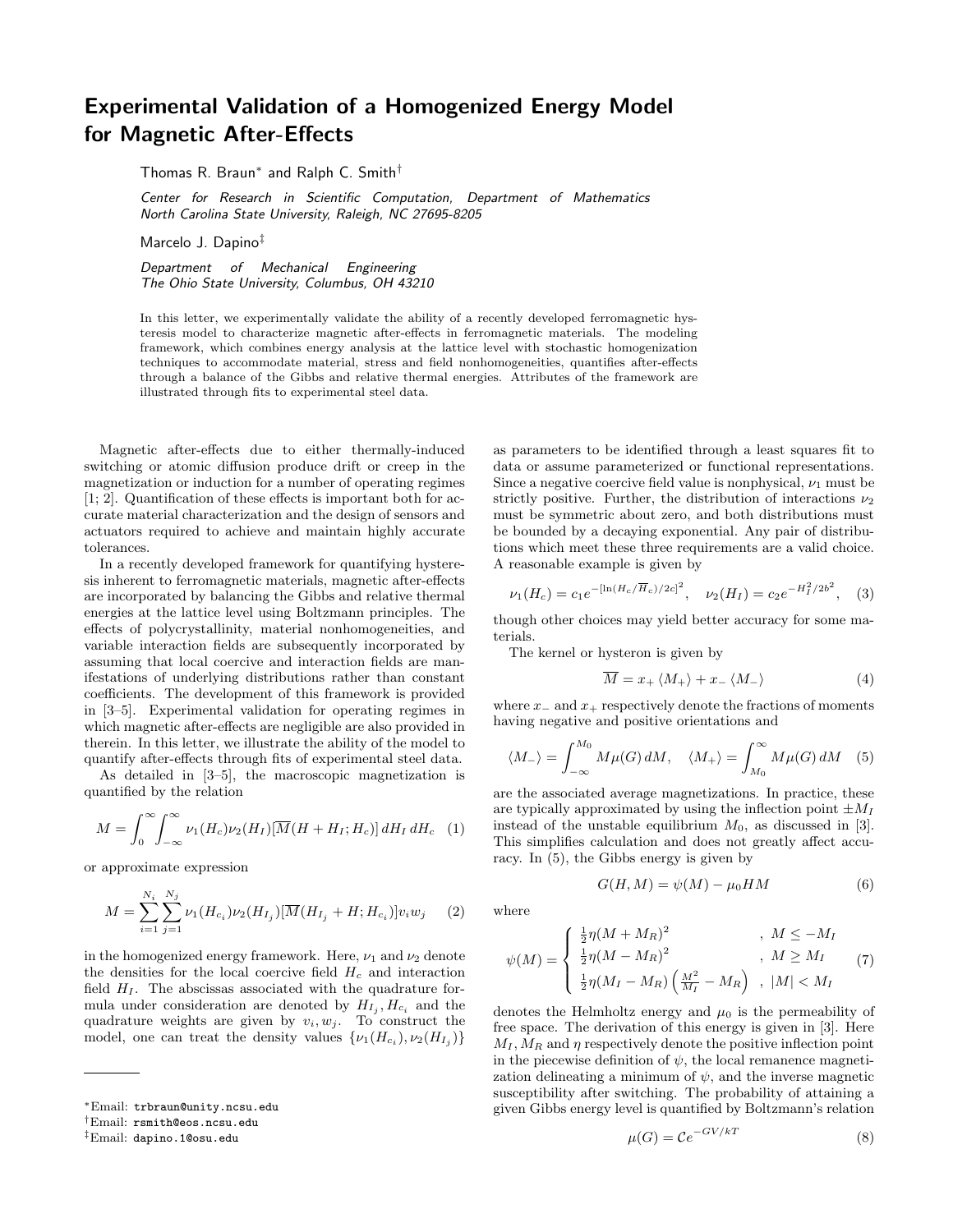which balances G with the relative thermal energy  $kT/V$ where  $k, T$  and  $V$  respectively denote Boltzmann's constant, temperature in degrees Kelvin, and a reference volume. Given the identity  $x_+ + x_- = 1$ , the moment fractions may be computed by the differential equation

$$
\dot{x}_{+} = -p_{+-}x_{+} + p_{-+}(1 - x_{+}). \tag{9}
$$

Here,  $p_{+-}$  and  $p_{-+}$  respectively denote the likelihoods that moments switch from positive to negative, and conversely. The first likelihood is given by

$$
p_{+-} = \frac{1}{T} \frac{\int_{M_I - \epsilon}^{M_I + \epsilon} e^{-G(H, M)V/kT} dM}{\int_{M_I - \epsilon}^{\infty} e^{-G(H, M)V/kT} dM},
$$
(10)

where  $\epsilon$  is a small positive constant and T denotes the material-dependent relaxation time so that  $\omega = \frac{1}{\tau}$  quantifies the frequency at which moments attempt to switch. The equation for  $p_{-+}$  is analogous. As detailed in [3], approximation of (10) with point evaluation  $(e^{-G(H,M_I)V/kT})$  in the numerator is sometimes employed as well. This yields nearly identical model predictions but must be interpreted as approximate from a statistical sense.

One manifestation of magnetic after-effects is that the magnetization of the material may continue to change for a period of time after the input magnetic field is held constant. This is commonly referred to as creep and it must be dealt with in any application where the magnetization is held constant for longer than the relaxation time  $T$ . Magnetic after-effects also can significantly change the shape of biased minor hysteresis loops, which must be handled for accurate device characterization and control design.

It is these two manifestations that we characterize through fits and predications with experimental steel data. The fields plotted in Figure 1 were input to a cylindrical steel rod measuring 2.0 in. by 0.25 in., yielding the magnetization profiles shown in Figures 2-4. The scalar parameters  $\eta$ ,  $kT/V$ , and  $\mathcal{T}$ , as well as the densities  $\nu_1$  and  $\nu_2$  were estimated by a least squares fit to the measured data, using four point Newton-Cotes quadrature with seven quadrature intervals. For computational efficiency, the approximation scheme given in [6] was employed.

To illustrate the predictive ability of the model, we first consider separate fits to the creep and minor loop data. The model constructed through a least squares fit to the creep data (using the input in Figure  $1(a)$ , and giving extra weight to errors occurring immediately after the field was held constant) is compared with magnetization data in Figure 2. The maximum error from the time the input field is held constant to the end of the interval shown in Figure 2(b) is approximately 3 kA/m, or less than 0.5% of the saturation magnetization; the average error over the time interval is significantly less: approximately 0.7 kA/m.

The model fit to the major and minor loop data is shown in Figure 4, using the input field given in Figure 1(b). When estimating parameters, errors in the biased minor loop regions were weighted more heavily than in the symmetric major loop, thus yielding more accuracy in that region of the hysteresis curve. In Figure 4(b), it is observed that the model accurately describes the increase in magnetization following field reversal which is due to a relaxation phenomenon. The maximum error is below 13 kA/m, which is on the order of 2% of the saturation magnetization.



FIG. 1 (a) Input magnetic field for creep data. (b) Input magnetic field for symmetric major and biased minor loops.



FIG. 2 (a) Model fit to the creep data where the vertical line indicates time at which the magnetic field is held constant. (b) Detailed view of creep component of the experiment and fit.